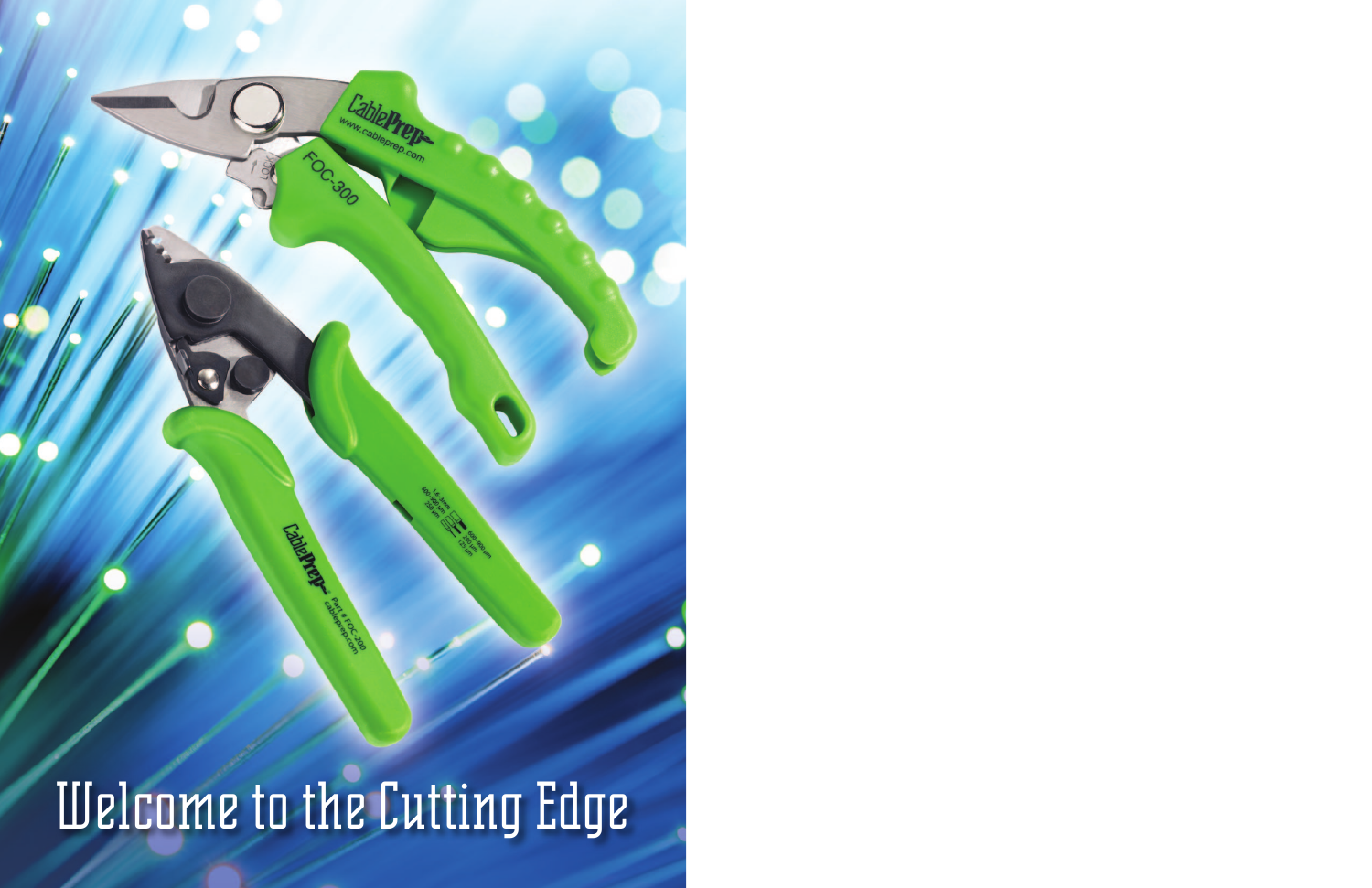### **Universal Fit:**

The handle action is spring loaded, so the tool can be held firmly in hand and allows a universal fit, regardless of hand size.



### **Blade Serrations Grip Material:**

Lower serrated blade face grips material being cut and eliminates it from sliding out of jaws.



# **Multi-purpose Cutting Notch:**

Large radial cutting notch can be used to cut fiber cable, individual fiber, Kevlar, fiberglass strength member, phone and data wire and many other soft copper or aluminum wire types.

# **Stable Operation:**

Ribbed handle keeps the tool in place during operation.

Continued next page

# **Superior Stripping Performance:**

Three precision-tooled cutting notches can remove more than one inch of fiber optic cable jacket, buffer tube or buffer coating in just one pass.

# **Unique, Self-lubricating Bolt:**

A mineral-oil impregnated nylon bushing promotes smooth movement of the jaws and ensures long-term accuracy.





### **Easy-reach Lock:**

The tool can be locked and unlocked effortlessly without changing hand position or using two hands.



# **FOC-300 Fiber/Kevlar Scissors FOC-300 Fiber/Kevlar Scissors**

### **Positive-action Spring:**

The wire spring is configured to open the grips fully wide and close with light, steady resistance, giving a "just right" hand feel.

Continued next page









The FOC-200 fiber optic cable stripping tool from Cable Prep brings a higher standard of performance to technicians working with fiber optic cables. Three cutting notches accommodate stripping requirements across a range of cable types, and because of the quality of its design and manufacturing, the FOC-200 boosts accuracy and productivity in the field even after thousands of cuts.

# **APPLICATIONS**

The FOC-200 works for all varieties of fiber optic cable, including loose tube and bonded fibers. Its three cutting notches are designed to strip 1.6 – 3mm fiber optic cable jacket down to the 600-900 micron buffer tube, then to the 250-micron coating, and finally down to the 125-micron glass fiber.

# **FOC-200 Fiber Optic Cable Stripping Tool**





# **DESCRIPTION**

The FOC-300 fiber/Kevlar scissor tool from Cable Prep features rust-resistant, high-grade stainless-steel blades designed to cut Kevlar, and an integrated cable cutter, allowing installers to cut a variety of materials, such as fiber cable, individual fiber, Kevlar, fiberglass strength member, Phone & data wire and many other soft copper or aluminum wire types.

# **APPLICATIONS**

The FOC-300 works for all varieties of fiber optic cable, including loose tube and bonded fibers. It is not recommended for wire larger than 6 gauge, and not for cutting steel.

# **SPECIAL FEATURES**